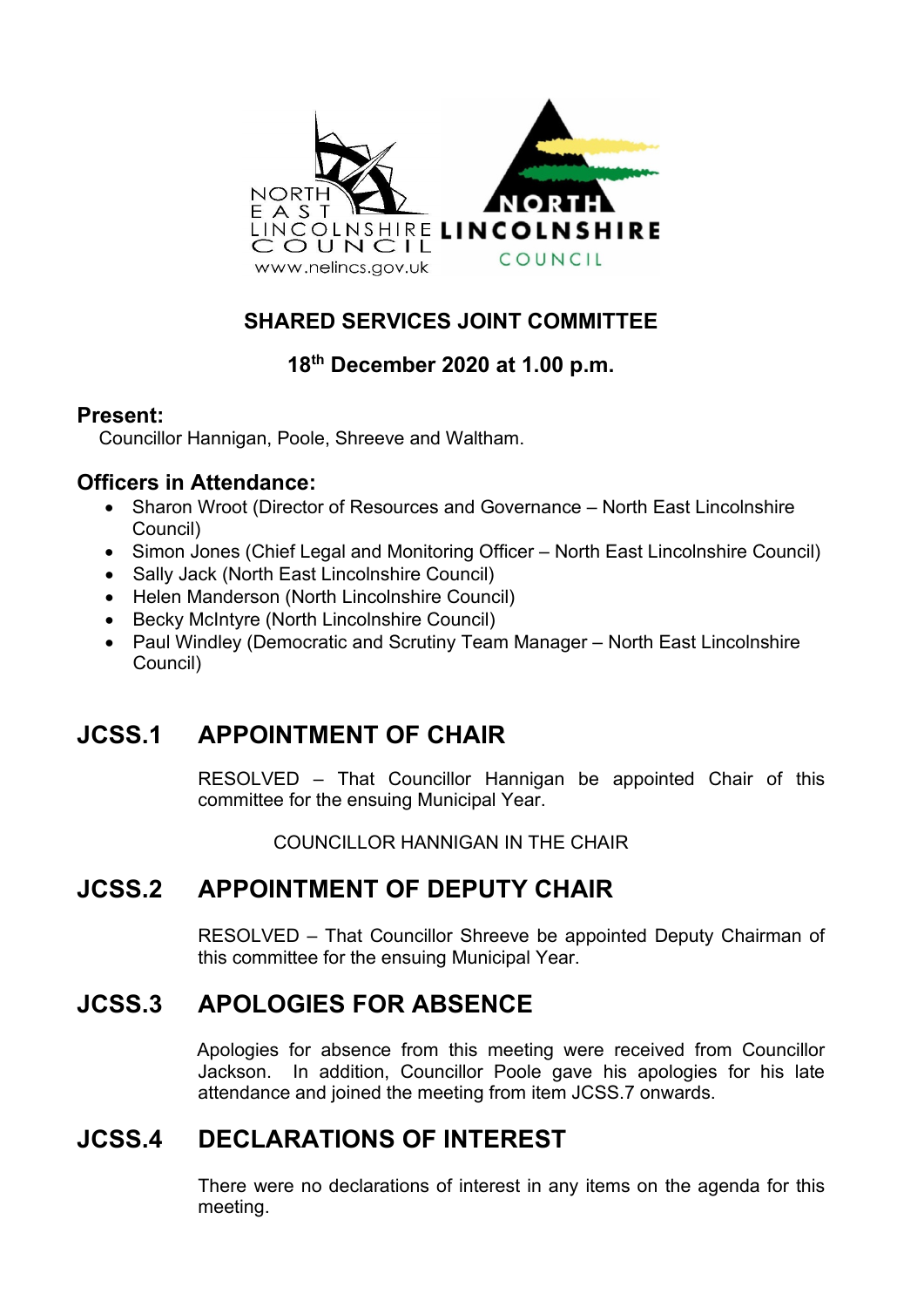#### **JCSS.5 MINUTES**

The minutes of the meeting of the Shared Services Joint Committee held on 21<sup>st</sup> October, 2019 were agreed as a correct record.

# **JCSS.6 SHARED SERVICES ANNUAL REPORT 2019/20**

The joint committee received the report of the shared services officer board providing a summary of the activities and performance of those services within Northern Lincolnshire Business Connect (NLBC) in 2019/20.

The Chair noted the importance of workstreams remaining flexible in order to meet the differing needs of both councils and was encouraged that this had happened.

RESOLVED – That the content of the annual report be noted.

#### **JCSS.7 ANNUAL REPORT 2019/20 – ADDENDUM**

The joint committee received an addendum to the Shared Services Annual Report 2019/20 providing an update on how the shared service teams had responded to Covid-19.

The Chair paid particular tribute to the responsiveness of the local taxation service.

RESOLVED – That the content of the addendum be noted.

# **JCSS.8 REVISED GOVERNANCE PROPOSALS**

The joint committee received a report providing an update on the elements of the Shared Services Agreement following review in 2020 and making recommendations regarding revised governance arrangements.

RESOLVED –

- 1. That the outcome of the latest review and the services remaining within the agreement be noted.
- 2. That the changes to the legal agreement and governance arrangements set out generally in paragraph 1.6 of the report now submitted be agreed, including the termination of the Joint Committee with its role vested in a revised Shared Services Board.
- 3. That authority be delegated to the Chief Legal and Monitoring Officer (North East Lincolnshire Council) and the Monitoring Officer (North Lincolnshire Council) to implement the actions relating to changes to the legal agreement and governance arrangements, including bringing a report before respective Cabinets and Full Councils where appropriate in